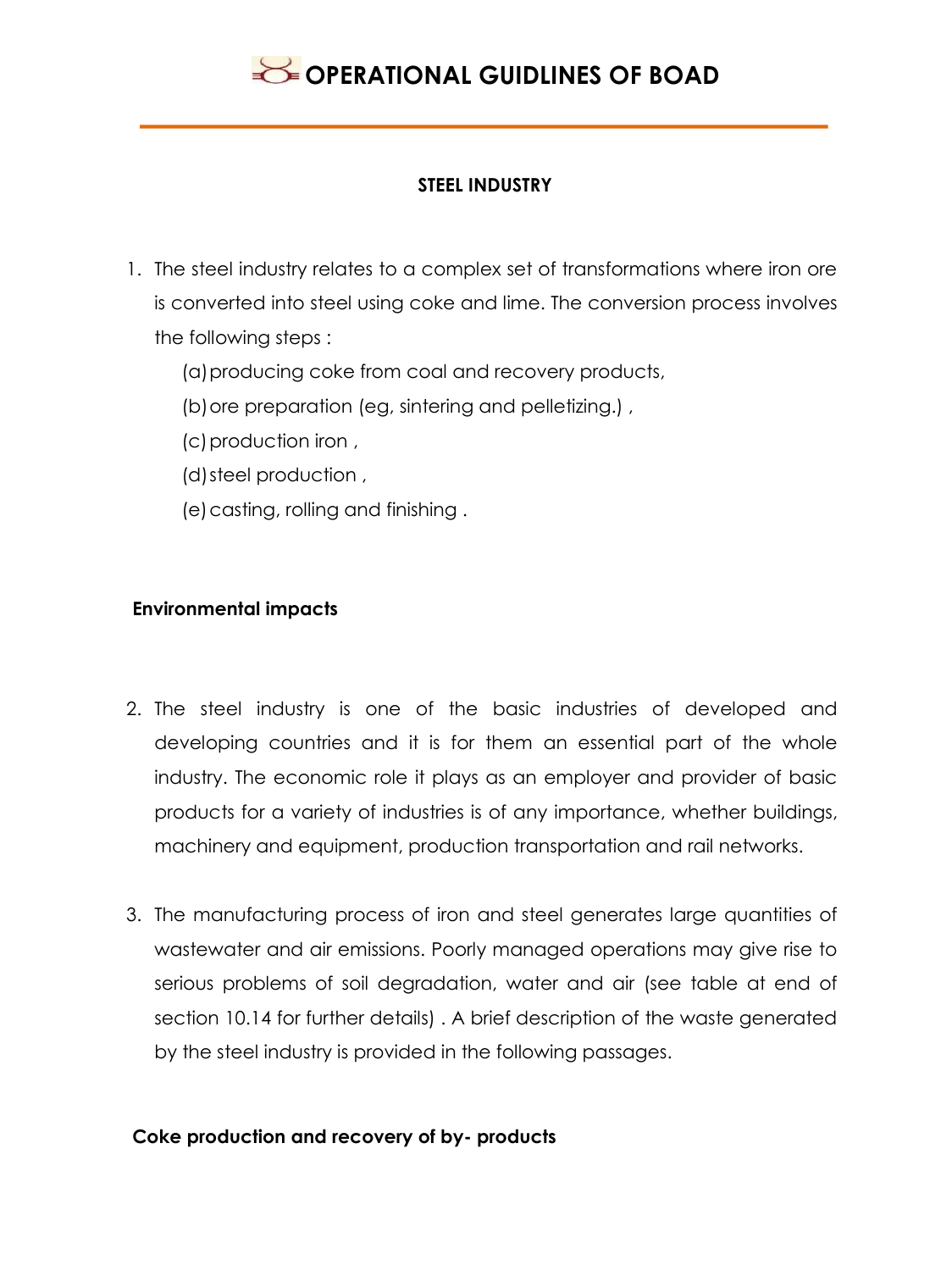- 4. The production of coke is produced by heating the fat coal to evaporate volatile compounds. Then coke as a reducing agent for the conversion of iron ore into metal in the blast furnace. A certain amount of carbon which gives rise coke in the iron dissolves in the liquid state. During cooking, large amounts of gases containing carbon monoxide occur which, in turn, give rise to a set of chemicals: coal tar , crude light oil (containing benzene, toluene and xylem ), ammonia , naphthalene and major releases water vapor . Can be recovered and refined most of these chemical substances , is used for the remaining gas from the combustion of coke as the internal heating means , so that the surplus of gas can be employed in the generation of energy or as raw material for the production of chemicals.
- 5. Coke production generates large amounts of wastewater containing ammonia and other elements. These waters contain concentrations of phenols, cyanide, thiocyanate, ammonia, chloride and sulfide which may be toxic. Emissions from the manufacture of coke include visible fumes of smoke, dust and coke most volatile substances just mentioned.

### **Ore preparation**

6. Minerals containing iron (hematite, limonite, magnetite) are crushed, graded and agglomerated by a sintering process of pelletizing, in nodules and pellets producing a concentrated and preconditioned ore for blast furnaces. Ore preparation can cause huge amounts of residues and give rise to dust emissions and sulfur dioxide.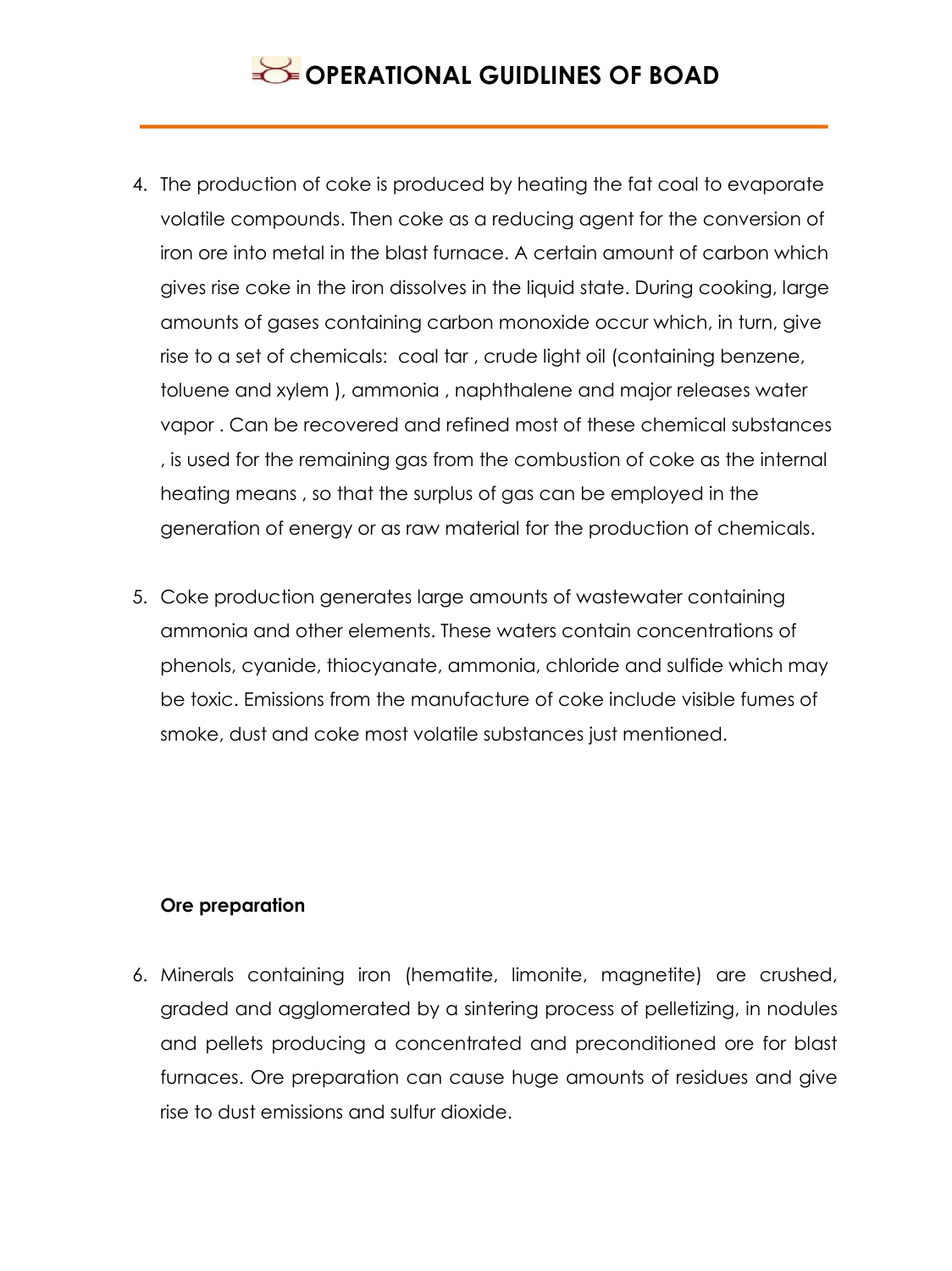### **Iron production**

7. Iron in blast furnaces is produced by converting the ore into molten iron by reduction with coke and separating unwanted elements such as phosphorus, sulfur and manganese by adding limestone. The gases produced by blast furnaces contain carbon monoxide and are important source of particulate emissions. The slag formed from the reaction of limestone in contact with other compounds and silicates in the ore. The operation of the slag soak in water may lead to emissions of carbon monoxide and hydrogen sulfide. Liquid waste generated by the production of iron caused by sewage gas fireplace and soaking slag operations. Suspended solids in these waters are generally abundant and are likely to contain many different organic compounds (phenols and cresols), ammonia, compounds of arsenic and sulphides.

## **Steelmaking**

8. The product in the blast furnace iron is refined in steel foundry where most of the carbon is extracted from the liquid iron. If the old mills still have hearth furnaces, the most popular method that is used in modern facilities, is to dissolve carbon in molten iron and flame the contamination with oxygen from ovens conventional oxygen. Both methods produce vast quantities of hot residual gases containing carbon monoxide and dust. You can recycle these gases once they have been dusted.

### **Casting, rolling and finishing**

9. The final steps of the steel fabrication include cast ingots or billets according to the final product desired. The ingots are rolled plates, son, sheets, plates, bars, pipes and rods. The rolling process uses large amounts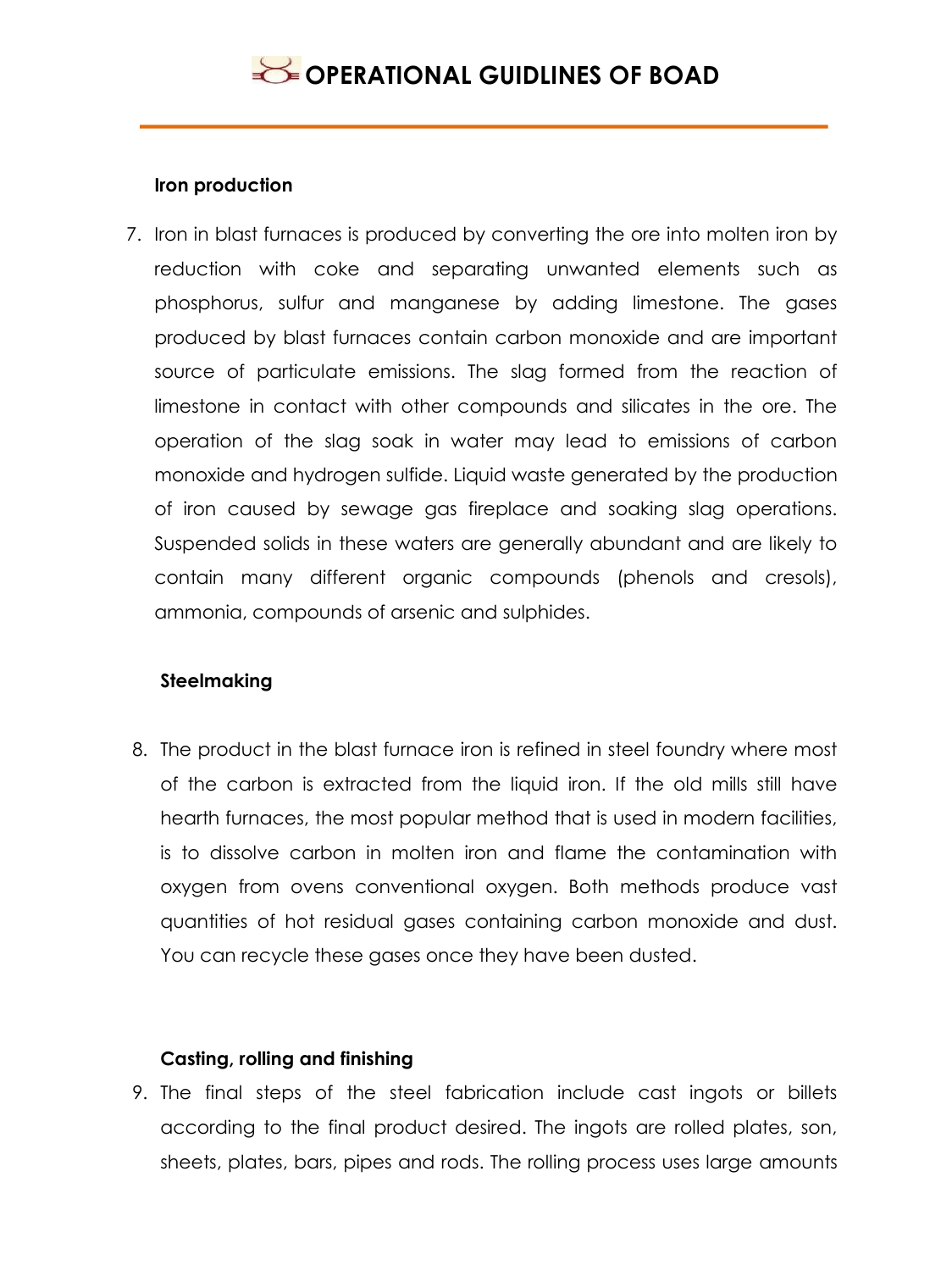

of lubricating and hydraulic oils. Stripping Activities (remove oxide deposits) and cleaning of the final product to get rid of oils and fats may generate large amounts of acids, alkalis and liquid solvents. Modern industries often spend cast ingots, liquid steel is cast and rolled continuously.

#### **DRI mini mills**

10.An integrated mini mill consists of a reduction furnace and an electric arc furnace for producing a continuous casting of billets. Reducing the iron ore by using thus obtained natural gas (or oil -based products) in a reformed gas oven converts a gas containing hydrogen. Sponge iron obtained from the reduction process feeds the electric arc furnace which is used for conversion of steel metal. Often this type of furnace, in addition to the sponge iron, makes use of large amounts of scrap. While this method of manufacture may result in significant emissions of dust and carbon monoxide, the fact remains that it is cleaner than conventional blast furnace process solution in the since it does not use coke and it uses iron ore of high quality.

#### **Specific issues**

#### **Solid waste**

11. The mills produce a wide range of solid waste such as slag from blast furnaces that can be used in the production of quality cement, if they were properly granulated. A solid waste such as slag, that are formed when iron ore with a high phosphorus content is used, can be used as fertilizer.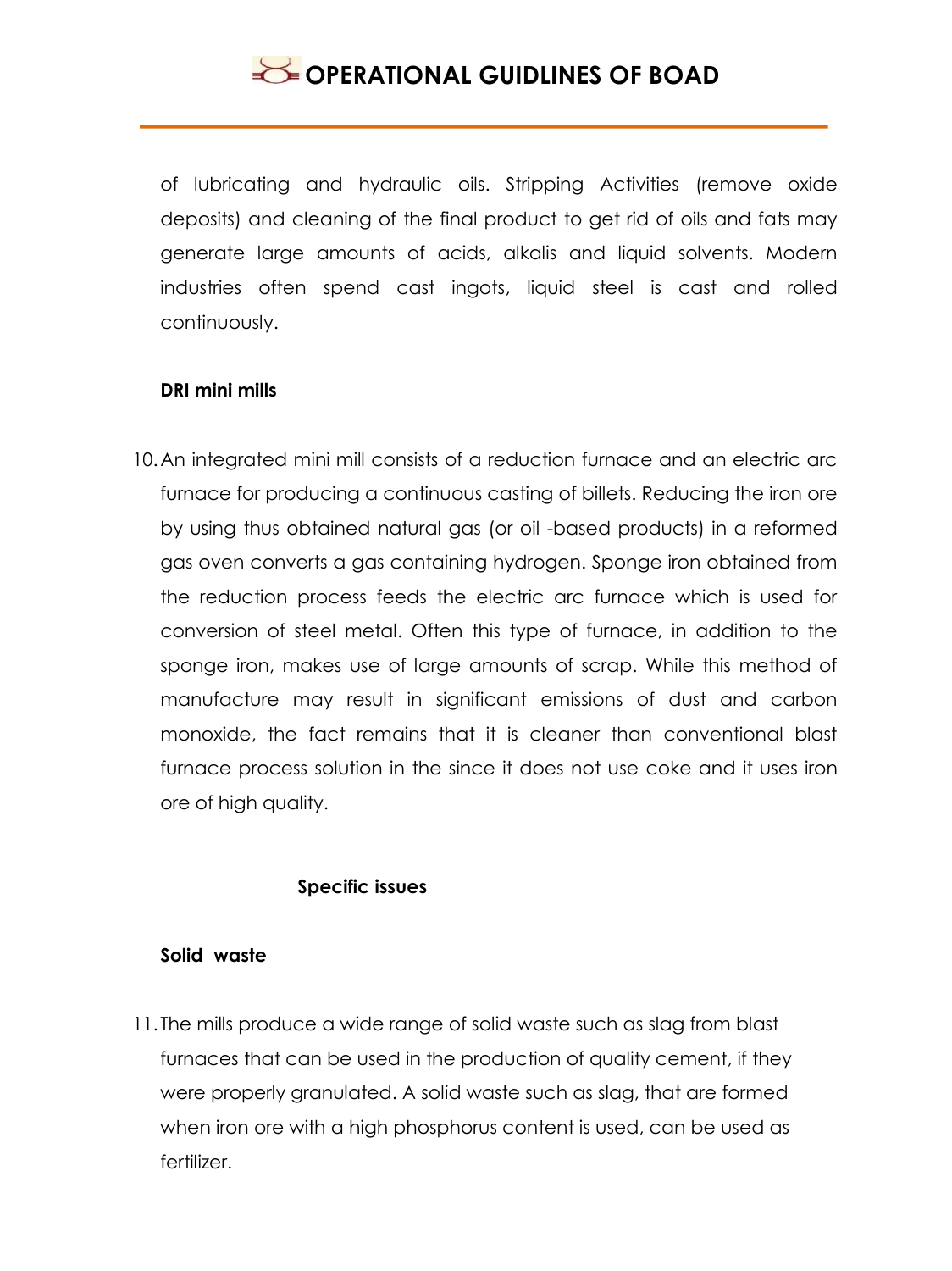12.Dust collectors for coke and sinter plants as well as blast furnaces generate waste products that can in principle partially recycled. The project design should maximize the recycling of solid waste recovered thickeners, ponds clogging of the cyclone dust separators, electrostatic precipitators and waste from storage areas for raw materials. Should the project plan emerges measures, carefully evaluated during the feasibility studies of the project, which would solve the problem of solid waste disposal. It should test the sensitivity of these waste leaching, coat the areas of disposal of solid waste and finally, to ensure constant monitoring of groundwater (see the Guidelines "Management of Industrial Risks").

### **Liquid waste**

13.Solvents and acids that are used for cleaning steel are potentially hazardous substances and should be handled, stored and disposed of accordingly. A number of products it is important to recover may be hazardous or carcinogenic agents should, therefore, take appropriate measures for the collection, storage and disposal of these substances. It is also required to conduct monitoring of discharges of liquid and gas leaks.

### **Waste minimization**

14.Air pollution can be a serious problem if the necessary measures were not taken. It will be important during the design phase, to examine ways to reduce pollution by means of specialized equipment for the removal of dry dust, the cleaning of exhaust gases, recovering useful chemicals and eliminating toxic pollutants, it will think of a material that captures the gas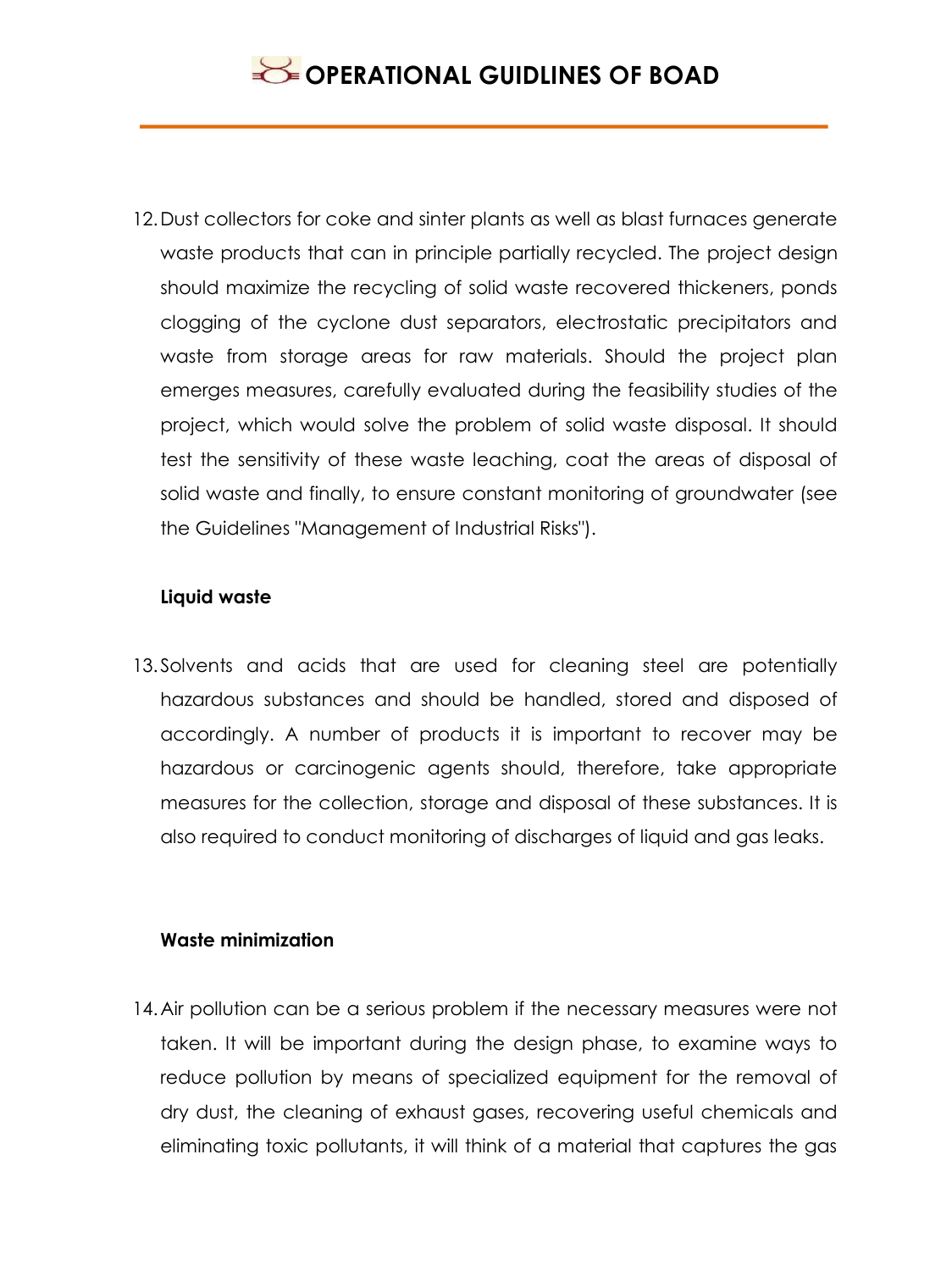containing carbon monoxide and hydrogen which could be used as secondary fuels or as a basis for the production of other chemicals (eg. methanol and ammonia). Such measures contribute to reducing air pollution and increase energy efficiency. Chemicals such as sulfur dioxide, nitrogen oxide, benzene, toluene, xylem, naphthalene, phenols, benzopyrene, cyanide, hydrogen sulphide and lead compounds and zinc are atmospheric pollution elements.

- 15. The steel industry consumes large volumes of water systems and sewage treatment are essential for all plants used in the manufacture of iron and steel should also consider the recycling of wastewater and treated . Wastewater used in the purification of gas with high solids content, it is necessary also to use major facilities coagulation and sedimentation.
- 16.Guidelines on the environment of the West African Development Bank prescribe emission standards while the EPA (U.S. Environmental Protection Agency) regulates standards for air quality and wastewater discharges. The steel projects in developing countries can refer to these regulations. The use of double wall tanks or containment could be part of the appropriate methods for storage of liquid in the same way that it would be necessary to install devices to detect liquid or gaseous leaks from tanks and pipes (further details are provided in the "Management of industrial risks" Guidelines).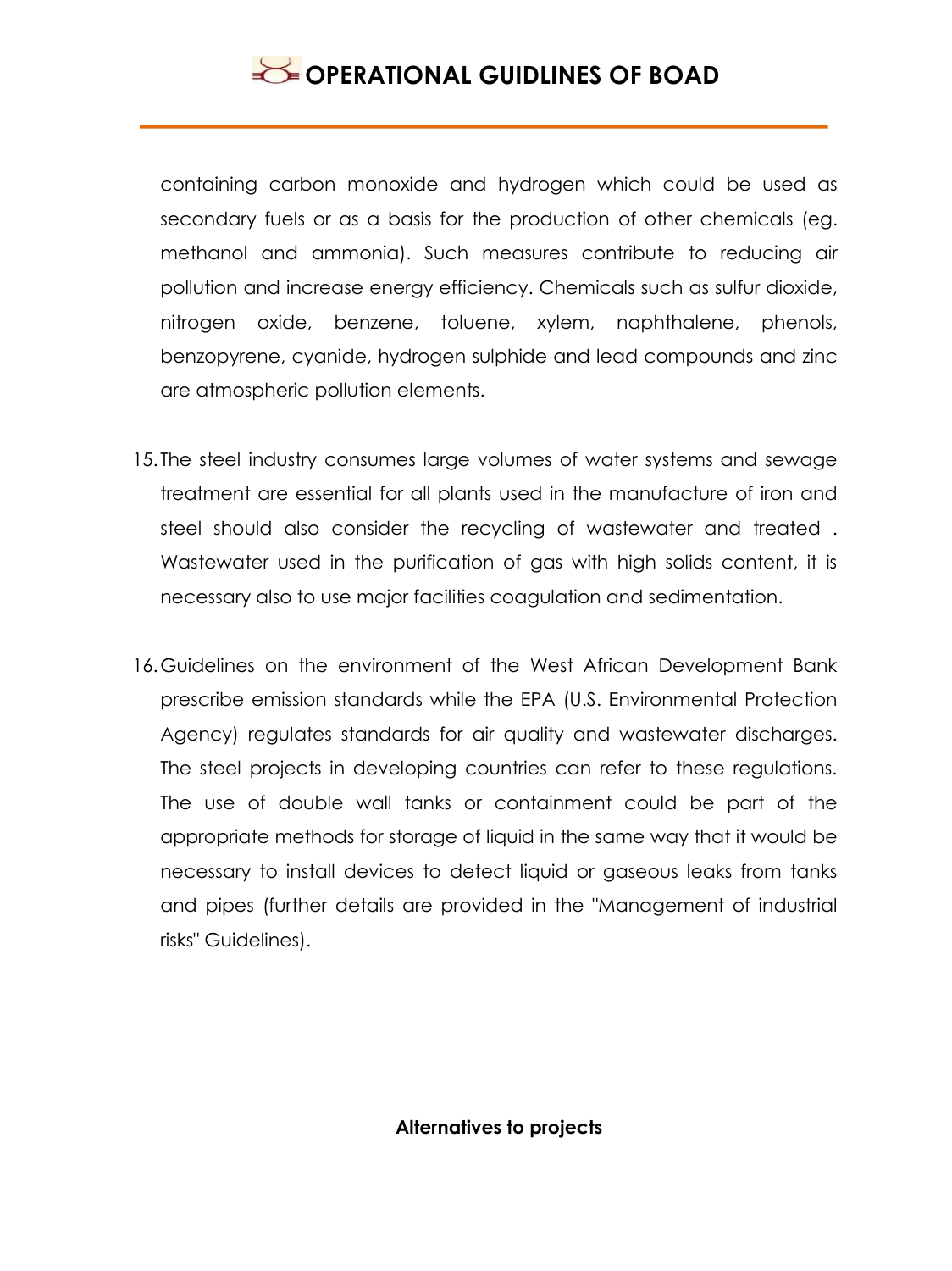

#### **Choosing a location**

- 17.General issues which should be considered when it comes to implementing an industry are discussed in the section entitled "Placement of plants and development of land for industrial purposes." The nature of a steel plant is such that the effects on the environment, which are responsible for the activities of production, storage and transport, require that one pays attention to the evaluation of alternative sites. The environmental consequences can be very serious if it is not given enough importance during the planning phase, the problems posed by waste and emissions. Outfalls that water quality is unsatisfactory or whose flow does not receive well-treated effluents are not shown.
- 18. The transportation of raw materials and transport finished products is another aspect that must be addressed subjects. The installation of plants in the vicinity of residential areas, especially if they are densely populated , is a solution to avoid, because of the problems of dust and noise to which they give birth. The steel industry is an industry that requires extensive planning, it is necessary that the choice of location is determined accordingly. It would, moreover, seek to ensure the future expansion of facilities.

#### **Processes**

19.While the planning and implementation of a project has many possibilities. In practice, the choice for a steel project are driven by the mineral , chemical and physical properties of raw materials available, such as iron ore , used the method of reduction in blast furnaces (eg. Coke having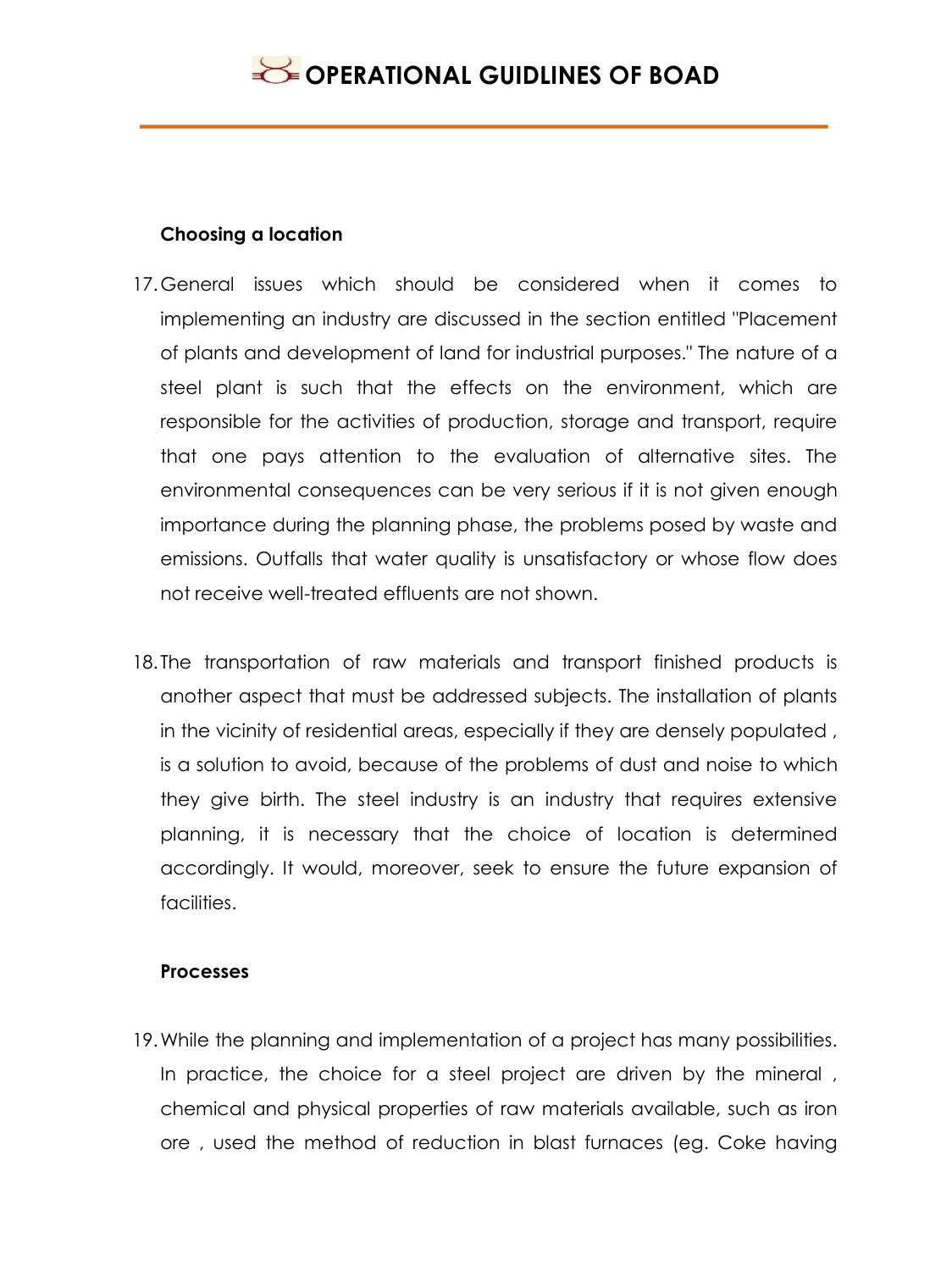undergone injections natural gas, thin oil or coal) and the fuel used to power furnaces, boilers and power plants. The choice of final products also influences the design of the plant. The mini- mills equipped with a direct reduction process of iron ore and an electro- furnace operating from natural gas and electricity will be much less harmful to the environment. The recent creation of integrated steel industries indicate that the intermediate processes of cooling and heating are less necessary - an important element in saving energy and reducing air pollution and the water.

20. There is a wide variety of resources and materials available that fight against pollution. The size and composition of pollutants to be recovered or discharged into the environment will depend on the choice of method and control equipment.

### **Means to fight against air pollution:**

- electrostatic precipitators
- types of cyclones
- Appropriate agglomeration of fine
- Gas cooling , venturi scrubbers and separators
- flue gas scrubbers
- recovery equipment ammonia, benzene and hydrogen sulfide
- material recovery of sulfur dioxide
- baghouse
- recovery and recycling of carbon monoxide
- recovery of waste heat

### **Means for controlling the quality of water:**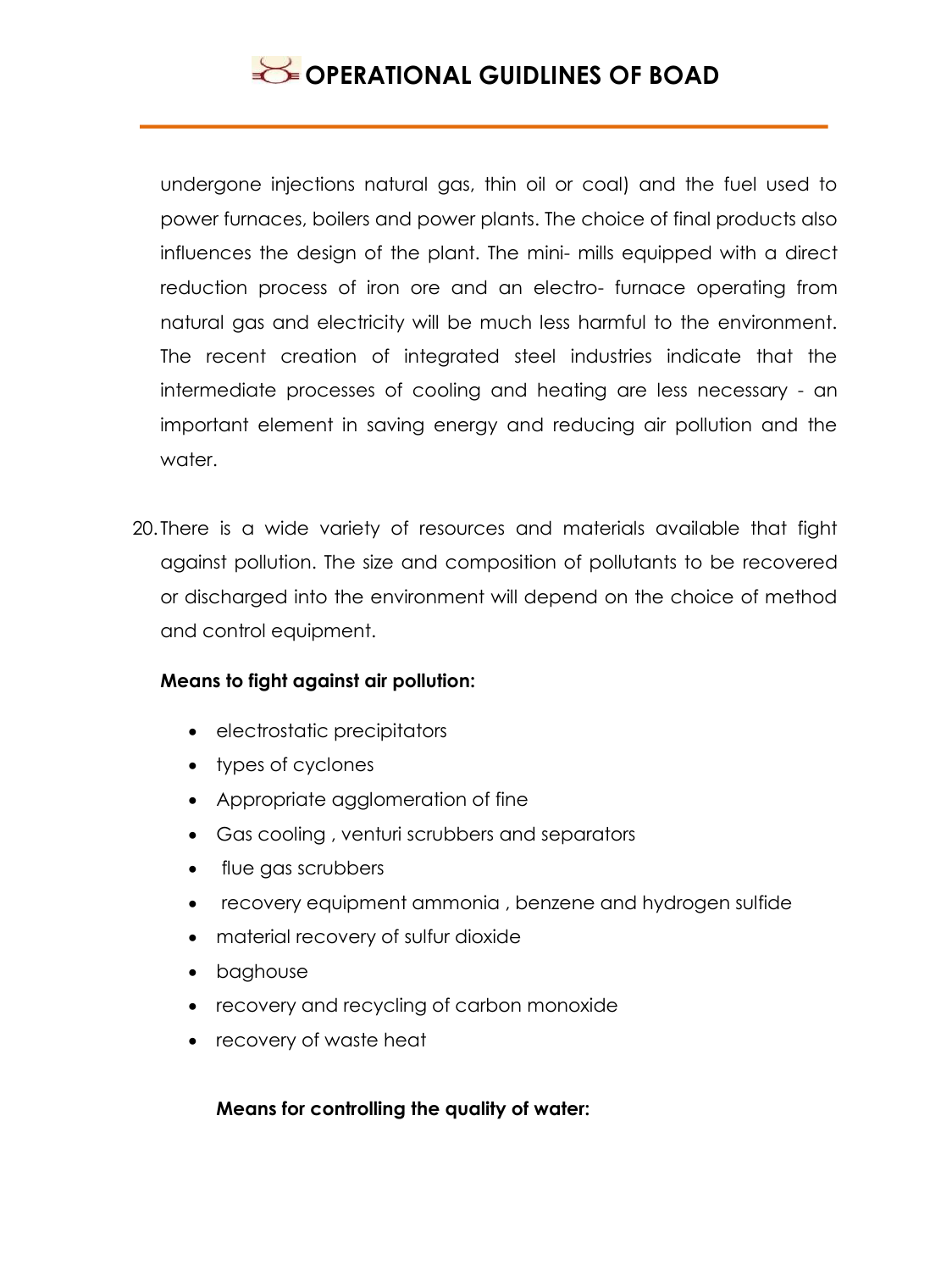

- neutralization of waste streams containing acids and alkalis
- sedimentation and flocculation units thickeners
- filtration of suspended solids remaining
- separating oil and water
- control of organic content by treating activated carbon
- control of metals by ion exchange
- control of metals by reverse osmosis
- reuse and recycling of water by evaporation or waste heat

#### **Management and Training**

- 21.Strategies for effective management of the fight against pollution and waste reduction may need institutional support in order to alleviate the maximum potential adverse effects of projects in steel industry on air quality and water. An engineer trained in the fight against pollution of water and air and knowing control technologies in use should be part of the team of plant personnel. Manufacturers are generally willing to provide training sessions explaining how to operate and maintain the equipment, if a request was made to them. Standard operating and planned maintenance procedures should be established and implemented by the factory management. They should also include pollution control equipment, procedures for monitoring air and water as well as instructions for notice and closure of the facility or other precautions to cope with equipment defective clearance.
- 22.Regulations on health and safety should be developed and implemented in the plant. In addition to the usual rules, they should include: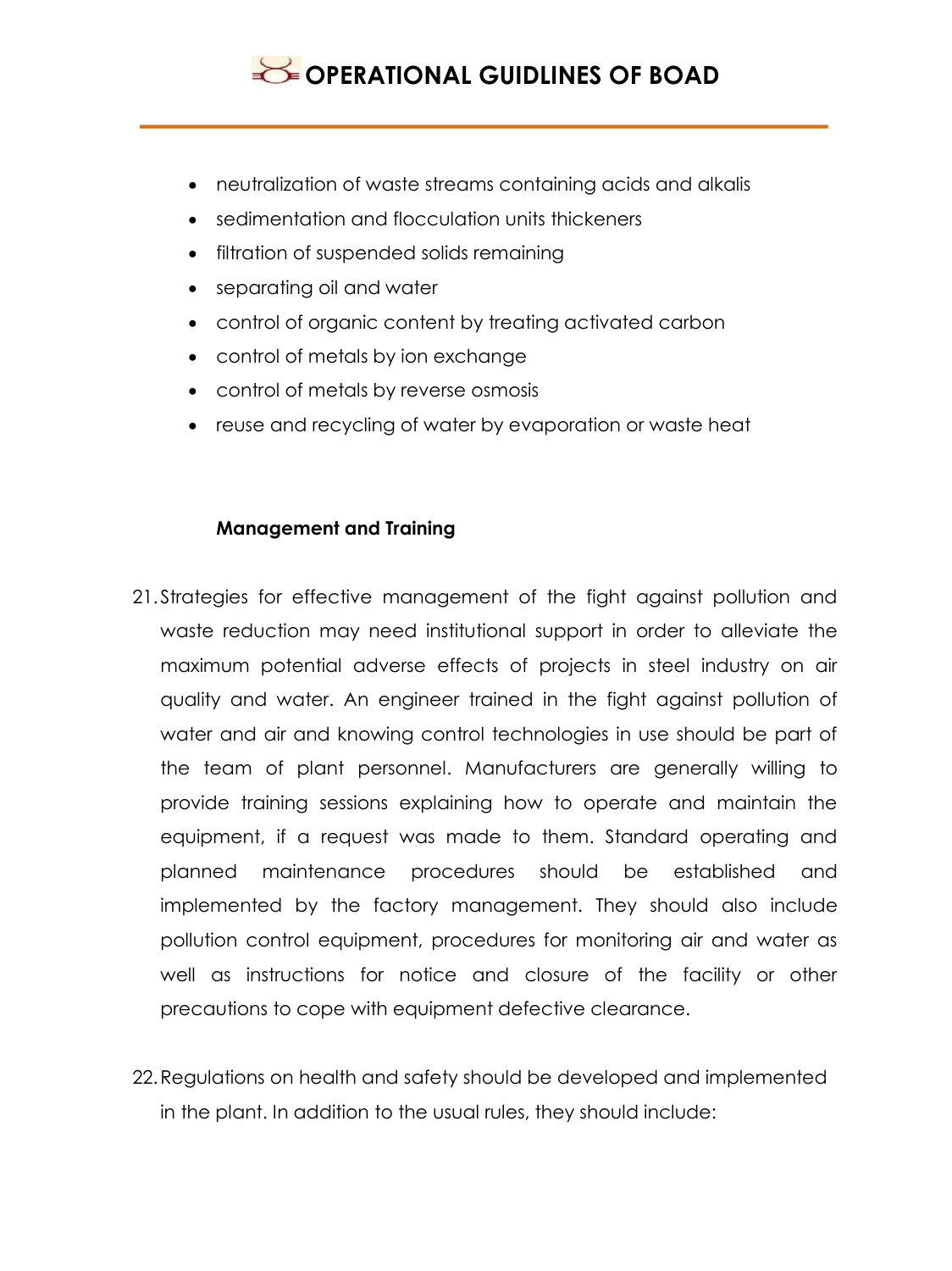- Provisions to stop and deal with releases of hazardous gases (eg . Carbon monoxide and ammonia) in confined spaces and dumping of toxic liquids (eg . Sulfuric acid).
- Provisions to limit the risks of exposure to noise and excessive heat which are responsible for the heavy equipment needed to produce steel as possible.
- A program of routine medical visits.
- A continuous training program on issues of health and safety aspects and on maintenance practices environmentally.
- An action plan including emergency procedures through regular training exercises to respond to a spill, explosion or fire.
- 23.Standards for emissions and effluents is applied to the plant should be based on national regulations where they exist or be established from the standards recommended by the Bank. Government agencies responsible for performing monitoring of pollution control equipment , the quality of air and water, enforce standards and to supervise the activities of waste disposal should have at their disposal equipment necessary and can be invested . Specialized training may also be required. The environmental assessment should take into account an estimate of local capacity in relation to these issues and recommend ways to contribute to the project.

### **Management and tracking**

- 24. Monitoring plans of the plant and location are required and include, in principle, the following:
	- emissions of particulates , sulfur dioxide, carbon monoxide, ammonia, hydrogen cyanide and arsenic sulfide ;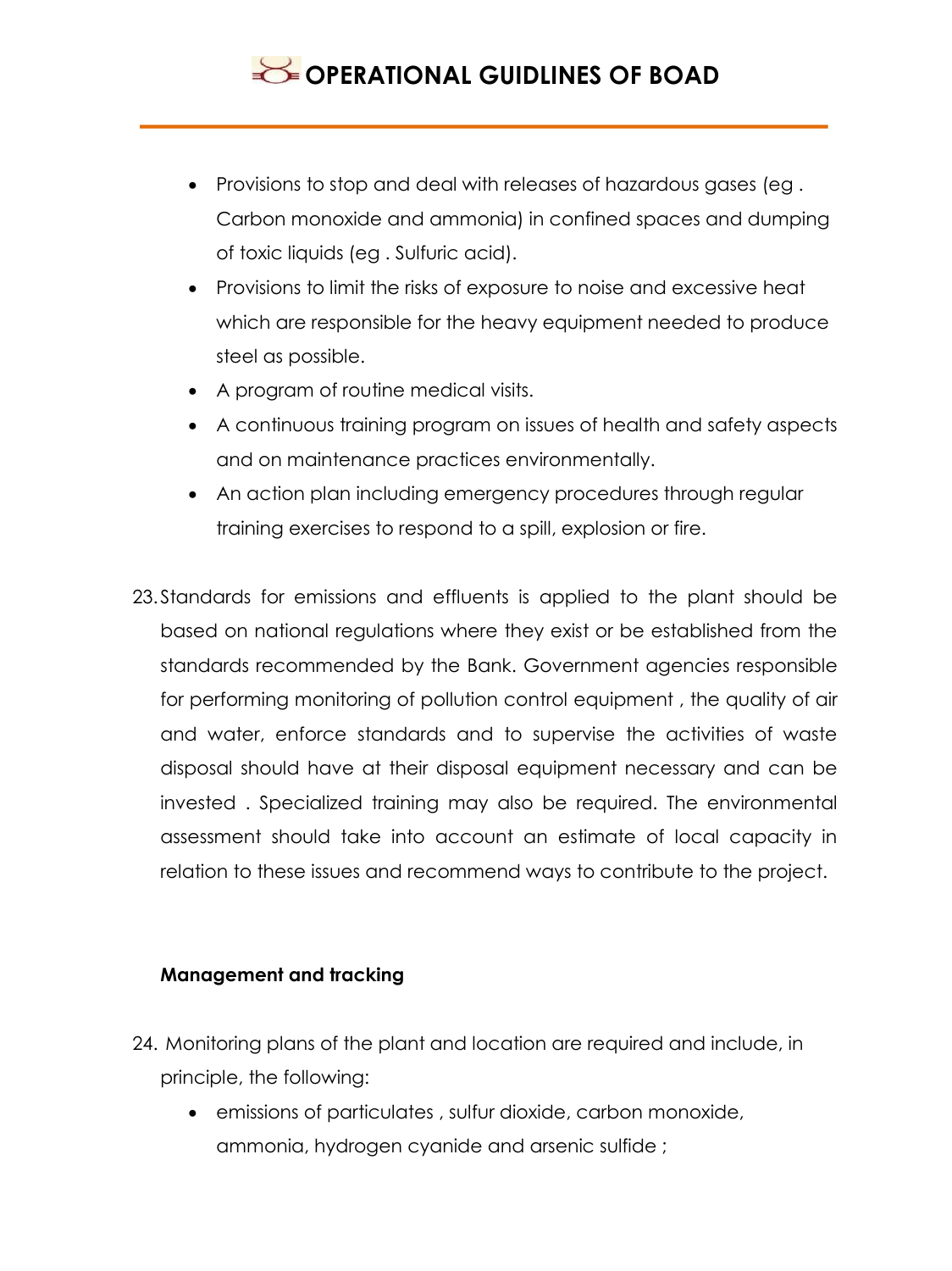

- parameters that establishing manufacturing methods involve equipment adequate pollution reduction ;
- quality of combustion and smoke opacity ( produced by the boiler and power plant ) ;
- air quality of the workplace that applies to the type of plant and the processes used for particulate matter, sulfur dioxide and nitrogen oxides;
- air quality downwind nearby facilities monitoring pollutants and particles;
- quality of receiving waters by monitoring dissolved oxygen , pH, potential pollutants and suspended solids;
- wastewater stream emitted by the facilities and sedimentation tanks by controlling suspended solids , pH, potential pollutants, BOD5, oil and grease ;
- discharge rainwater on oils and fats as well as suspended solids ;
- effects of the methods of disposal of solid waste on the surface and underground ;
- noise levels at workplaces of all facilities;
- noise levels outside the plant ;
- compliance with safety measures and pollution control .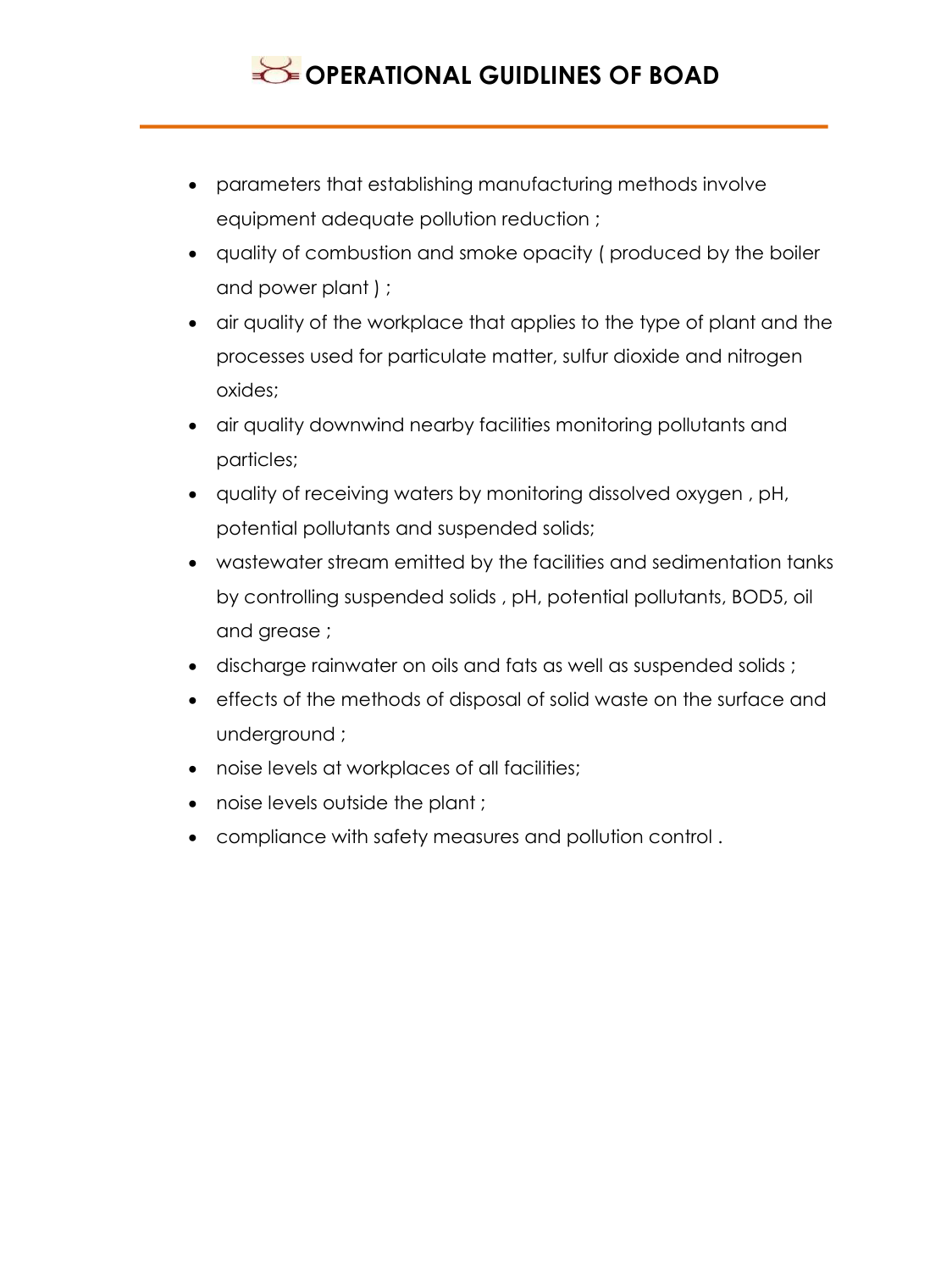**Table : Steel industry**

|                | <b>Potential negative impacts</b>                                                                                       | <b>Mitigation measures</b>                                                                                                                                                                                                                                                                                                                     |
|----------------|-------------------------------------------------------------------------------------------------------------------------|------------------------------------------------------------------------------------------------------------------------------------------------------------------------------------------------------------------------------------------------------------------------------------------------------------------------------------------------|
|                | <b>Direct Impacts: choice of the location</b>                                                                           |                                                                                                                                                                                                                                                                                                                                                |
| $\mathbf{1}$   | Establishment of a factory on or near sensitive<br>habitats, such as mangroves, estuaries, wetlands<br>and coral reefs. | • Install, if possible, the factory in an industrial area so as to<br>reduce and concentrate the pressure on environmental<br>services in the region and to facilitate the monitoring of<br>discharges.<br>• Involve agencies managing natural resources in the choice<br>of location to carry out the examination of alternative<br>solutions |
| $\overline{2}$ | A location of a plant along a mill stream causing<br>degradation.                                                       | • The choice of the location should consider solutions that<br>have on the environment as little effect as possible and<br>which do not compromise the benefits that represents the<br>exploitation of water bodies.<br>• Plants that emit liquid discharges should be located near a                                                          |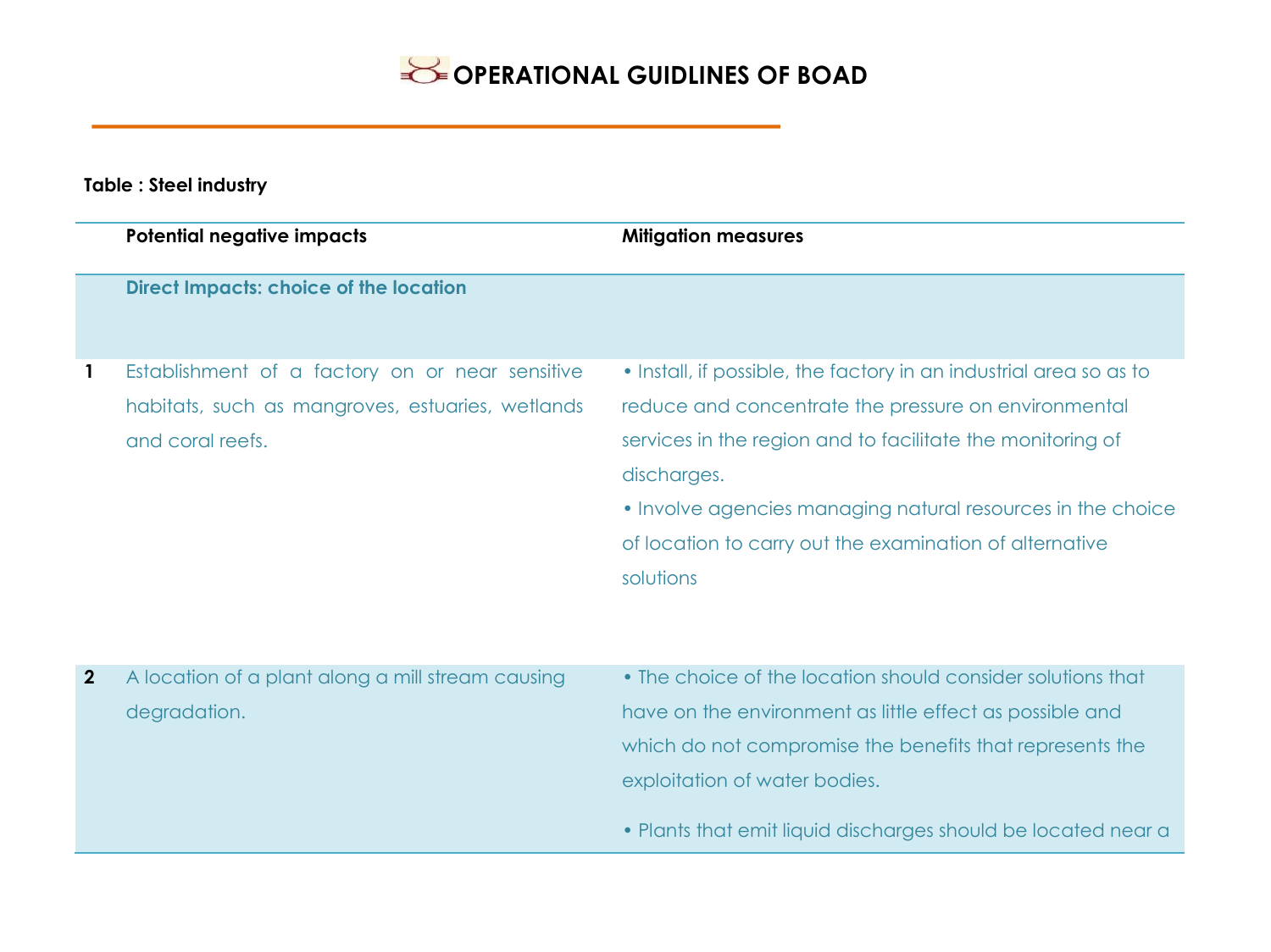|              |                                                                                | watercourse which is sufficient capacity of assimilation of<br>treated effluents.                                                                                                                                                                                                                                                                                                |
|--------------|--------------------------------------------------------------------------------|----------------------------------------------------------------------------------------------------------------------------------------------------------------------------------------------------------------------------------------------------------------------------------------------------------------------------------------------------------------------------------|
| $\mathbf{3}$ | Location can cause serious air pollution problems<br>in the country            | Set up the factory at a height that is greater than the<br>topography of the region, in an area that suffers no<br>atmospheric inversions and where the prevailing winds blow<br>towards relatively sparsely populated areas.                                                                                                                                                    |
| 4            | Situation that could intensify solid waste problems<br>faced by the community. | It would be important to assess the location from the<br>following guidelines:<br>• proximity to suitable discharge<br>• size the field to predict discharge or drainage on site<br>• accessibility to allow public or private collection services<br>transporting solid waste to their final destination<br>• reuse or recycling of materials to reduce the volumes of<br>waste |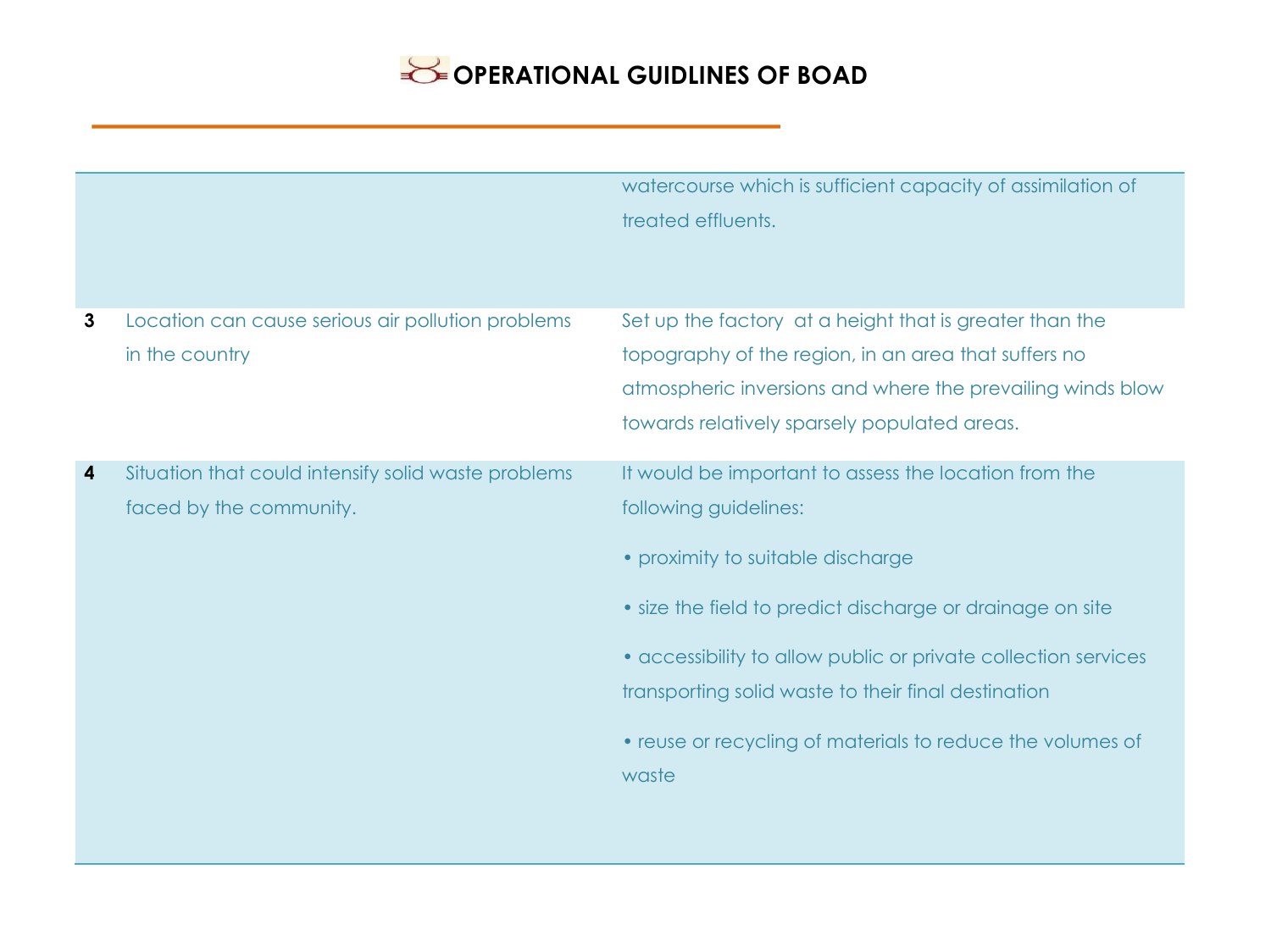#### **Direct impacts: Plant operation**

- Water pollution caused by discharges of liquid effluent, cooling water or runoff from waste piled up.
- Plant: Suspended Solids (MES), oil and grease, ammonia, cyanide, benzene, naphthalene, benzopyrene, pH, lead, zinc
- Disposition of stocks of materials piled: MES, pH, metal

Should be analyzed in the laboratory liquid effluents including: solids, oil and grease, ammonia , cyanide , phenol , benzene, naphthalene, benzopyrene , pH, lead, zinc and monitor the temperature locally.

#### All types of plants

• No discharge of cooling water. If recycling is not shown, they will be discharged in the condition that the temperature rise of the outlet does not exceed 3 ° C.

• Maintain pH level of effluent discharge between 6.0 and 9.0.

• Control effluent to restrictions set by the Bank or by other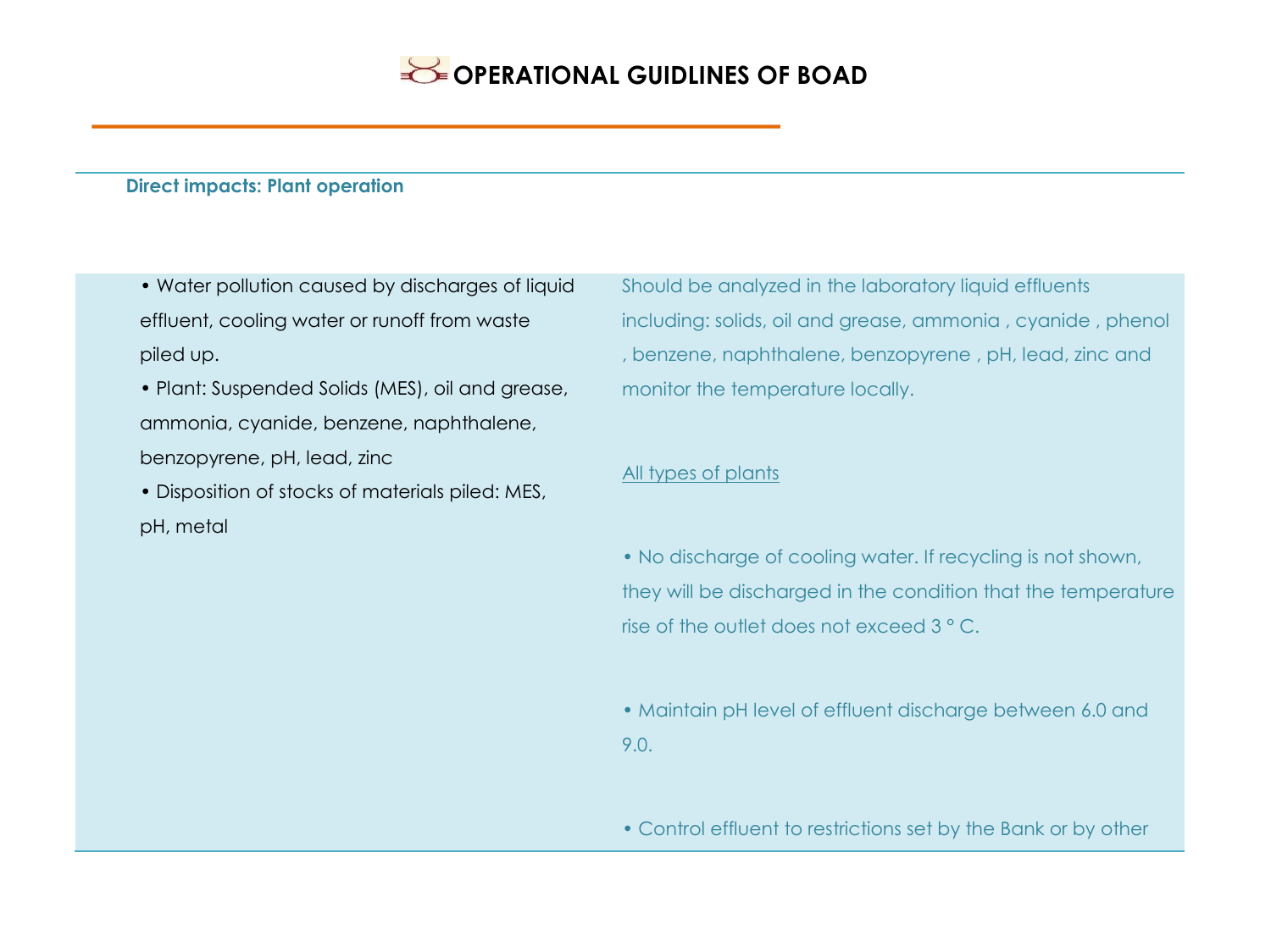|                                                  | standards (such as the EPA 40 CFR 405-409, 432) for specific                                                          |
|--------------------------------------------------|-----------------------------------------------------------------------------------------------------------------------|
|                                                  | processes.                                                                                                            |
|                                                  | Material storage areas and areas of solid waste                                                                       |
|                                                  | • Avoid rainwater and runoff from leaking, excessively,<br>through materials.                                         |
|                                                  | • Proceed as flooring areas of open storage.                                                                          |
| Air emissions of particles matter from all plant | Check the particles by installing fabric filter collectors or                                                         |
| operations.                                      | electrostatic precipitators.                                                                                          |
| Emissions of SOx and CO from the production of   | • Purify the gases by making alkaline resolutions.                                                                    |
| coke and oil combustion.                         | • An analysis of raw materials, in the feasibility phase, can<br>determine sulphur levels to develop emission control |
|                                                  |                                                                                                                       |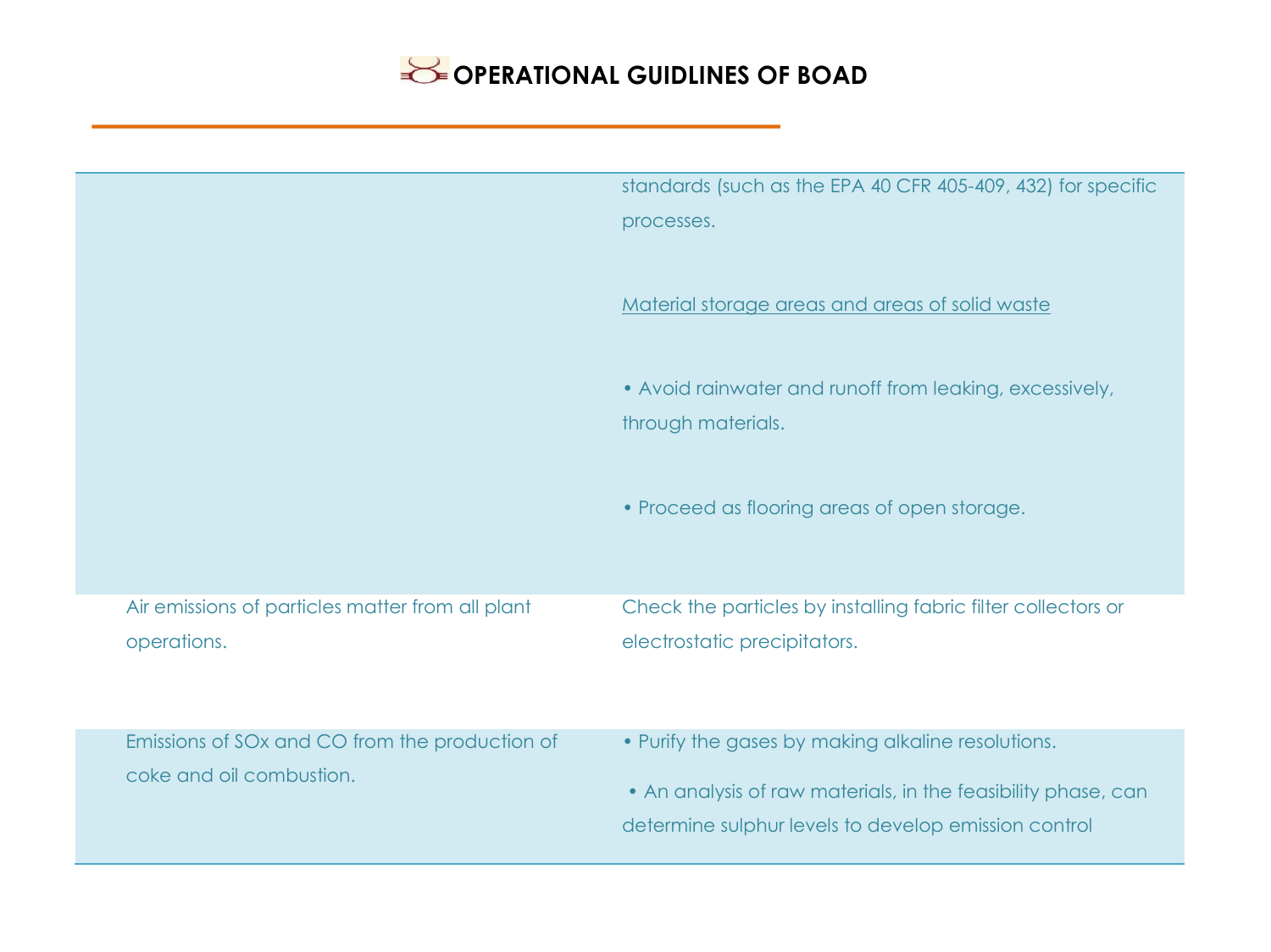|                                                    | equipment.                                                           |
|----------------------------------------------------|----------------------------------------------------------------------|
|                                                    | • Strip, recycle and reuse carbon monoxide.                          |
| Accidental spills of potentially harmful solvents, | • Maintain areas used for the storage and disposal of                |
| acidic and alkaline substances.                    | substances to stop accidental releases.                              |
|                                                    | • Install equipment spill control, double-walled tanks or            |
|                                                    | digging ditches around storage tanks.                                |
|                                                    |                                                                      |
| Runoff of surface compounds, raw materials, coal,  | • It is possible to control the infiltration of rainwater and runoff |
| grésillons of coke and other substances usually    | from solids, oil and waste piled in covering these substances        |
| stacked in the factory can be factors of pollution | with a tarpaulin or confining them to prevent the pollution of       |
| of surface waters and seep into groundwater.       | surface and underground waters.                                      |
|                                                    | • The dyked areas should be of sufficient size to contain an         |
|                                                    | average of 24 hours precipitation.                                   |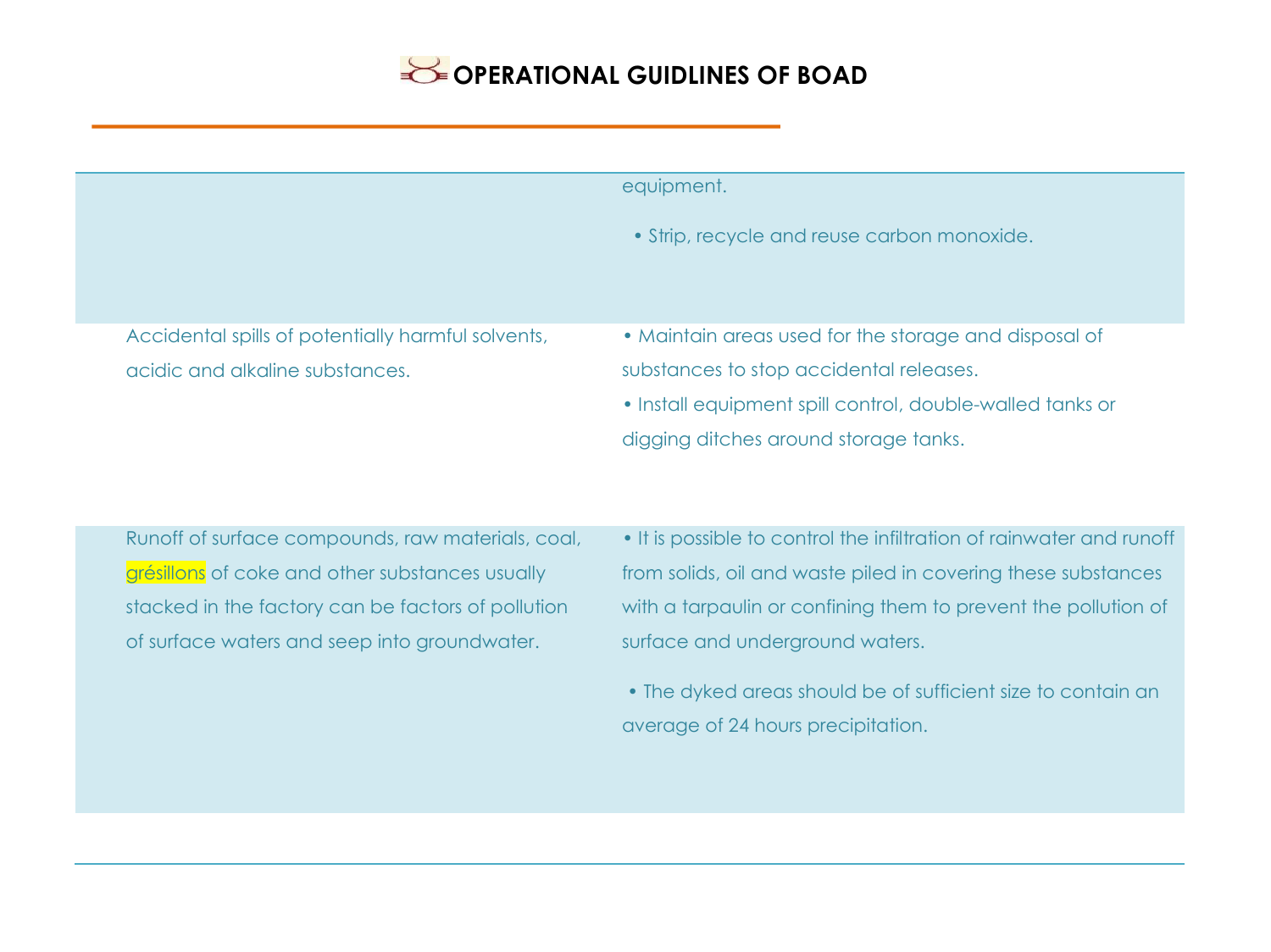### **Impacts indirects**

| • Risks to the health of workers caused by the                                                                          | The factory should establish a program of health and safety is                                                 |
|-------------------------------------------------------------------------------------------------------------------------|----------------------------------------------------------------------------------------------------------------|
| manipulation of materials or manufacturing                                                                              | proposing:                                                                                                     |
| processes and exposed to fugitive dust and noise.                                                                       | • identify, assess, exercise monitoring and control risks to the                                               |
| • Accidents occurring more frequently than                                                                              | health and safety of workers                                                                                   |
| average due to a lack of staff or skill.                                                                                | • provide training in safety                                                                                   |
| Regional solid waste problem intensified by an<br>intermediate storage system inadequate or lack<br>of final discharge. | Provide on-site disposal areas on the assumption that the<br>characteristics of hazardous leachates are known. |

Disruption of transit circuits, the appearance of noise created by traffic and increase the risk of accidents to pedestrians entails the comings and goings of trucks carrying raw materials and fuels.

- The choice of location can alleviate a number of these problems.
- should be conducted during the feasibility study of the project, studies on transport to determine the safest routes.
- Provide transport regulations and an action plan in order to